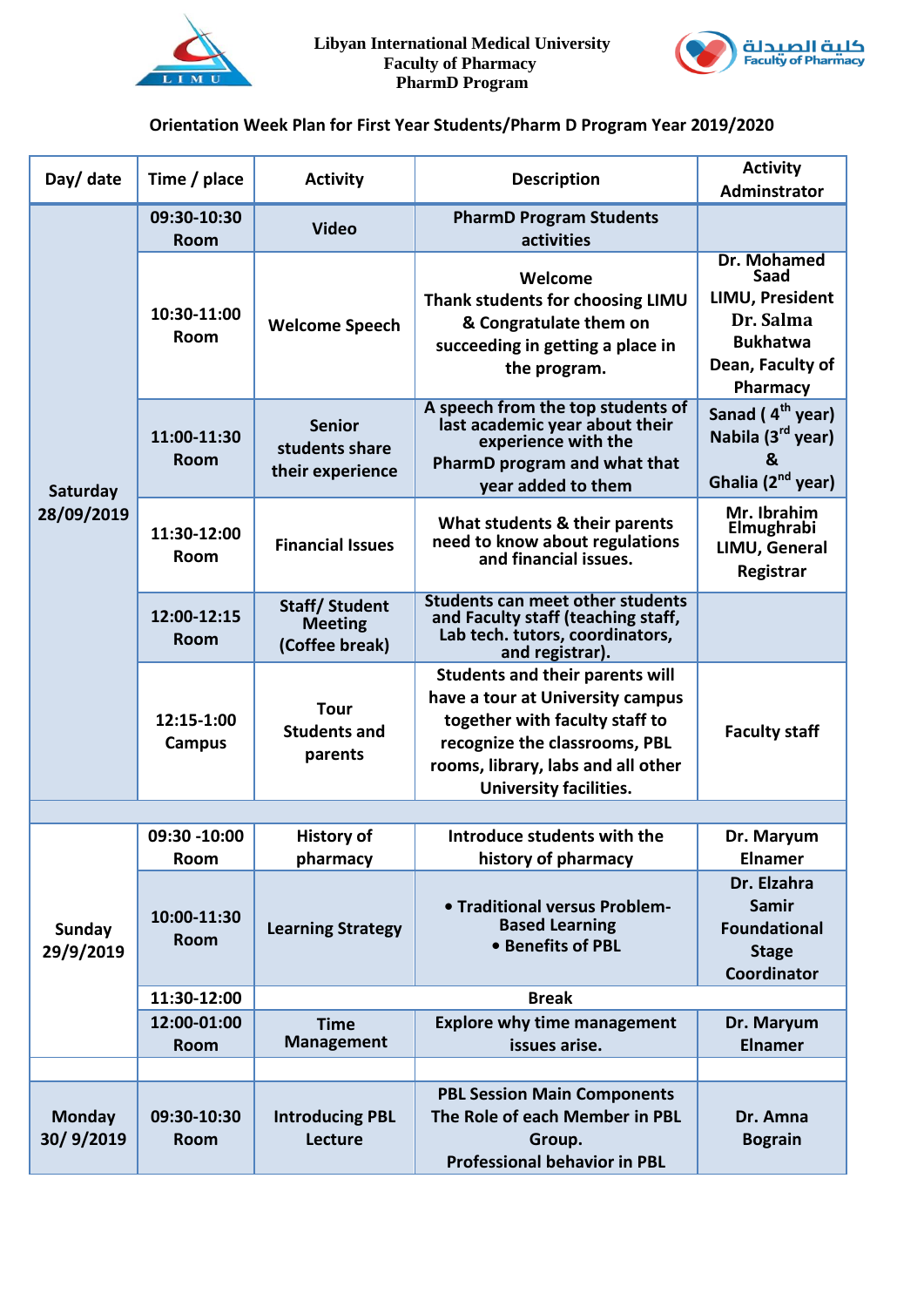



|                         |                                         |                                                                        | sessions.                                                                                                                                                     |                                                         |  |
|-------------------------|-----------------------------------------|------------------------------------------------------------------------|---------------------------------------------------------------------------------------------------------------------------------------------------------------|---------------------------------------------------------|--|
|                         | 10:30-12:00<br><b>PBL room</b>          | PBL Workshop 1                                                         | PBL session demonstration by<br>students                                                                                                                      | PharmD<br>program Tutors                                |  |
|                         | 12:00 -12:30                            |                                                                        | <b>Break</b>                                                                                                                                                  |                                                         |  |
|                         | 12:30-01:30<br>Computer<br>lab          | <b>Search Engines</b><br><b>OERs</b>                                   | What are the trusted academic<br>search engines and the concept of<br>OERs and how to be used.                                                                | Dr. Ehab Elfallah<br>Staff member, IT<br><b>Faculty</b> |  |
|                         |                                         |                                                                        |                                                                                                                                                               |                                                         |  |
|                         | 09:30-10:15<br><b>Room</b>              | <b>Student attitude</b>                                                | <b>Respect, Responsibility, Body</b><br>Language<br>Self-Awareness/ Self-Evaluation                                                                           | Dr. Hana Habib                                          |  |
|                         | $0:15-11:00$<br><b>Room</b>             | <b>Ethics</b>                                                          | <b>LIMU Code of Ethics</b>                                                                                                                                    | Dr Elzahra Samir                                        |  |
|                         | 11:00-11:30                             | <b>Break</b>                                                           |                                                                                                                                                               |                                                         |  |
| Tuesday<br>01/10/2019   | 11:30-12:30<br><b>Room</b>              | <b>Effective Studying</b><br>Method /<br><b>Note taking</b><br>Lecture | <b>Note taking techniques</b><br><b>Tips for effective</b><br>studying<br><b>Steps toward success.</b>                                                        | Dr. Iman<br>Elmahadi                                    |  |
|                         | 12:30-01:30<br>Room                     | <b>Guides</b>                                                          | <b>Student Guide</b><br><b>Presentation guide</b><br><b>PBL Guide</b><br><b>Report Writing Guide</b><br><b>Poster Guide</b><br><b>Pharmacy Students Guide</b> | Dr. Sara Elzanatii<br>Dr. Nour ELdali                   |  |
|                         |                                         |                                                                        |                                                                                                                                                               |                                                         |  |
| Wednesday<br>02/10/2019 | 9:30-11:30<br><b>Simulation</b><br>Lab  | <b>Moodle</b>                                                          | <b>What is Moodle?</b><br>How to use the Moodle<br>Quizzes and evaluation on the<br><b>Moodle</b>                                                             | Dr. Iman<br>Elyamni<br>Dr. Khwala<br>Abdelrazeq         |  |
|                         | 11:30-01:30<br><b>Simulation</b><br>lab | <b>Computer skills</b>                                                 | How to use Microsoft word &<br><b>PowerPoint</b>                                                                                                              | Dr. Afia<br>Dr. Arwa                                    |  |
|                         |                                         |                                                                        |                                                                                                                                                               |                                                         |  |
| Thursday<br>03/10/2019  | 9:30-11:00<br><b>Room</b>               | <b>Basic Math</b>                                                      | The system of Numbers, Fractions<br>etc.                                                                                                                      | Dr. Raja Alberjo                                        |  |
|                         | 11:00-11:30                             |                                                                        | <b>Break</b>                                                                                                                                                  |                                                         |  |
|                         | 11:30-12:30<br><b>Room</b>              | <b>Presentation Skills</b>                                             | <b>Oral Presentations Skills</b>                                                                                                                              | Dr. Elzahra<br><b>Samir</b>                             |  |
|                         |                                         |                                                                        |                                                                                                                                                               |                                                         |  |
| Saturday<br>05/10/2019  | 9:30-11:00<br><b>Room</b>               | <b>Basic Math</b>                                                      | The system of Numbers, Fractions<br>etc.                                                                                                                      | Dr. Raja Alberjo                                        |  |
|                         | 11:00-11:30                             | <b>Break</b>                                                           |                                                                                                                                                               |                                                         |  |
|                         | 11:30-01:00                             | <b>Chemistry Lab</b>                                                   | Describe the safety rules and                                                                                                                                 | Dr. Elzahra                                             |  |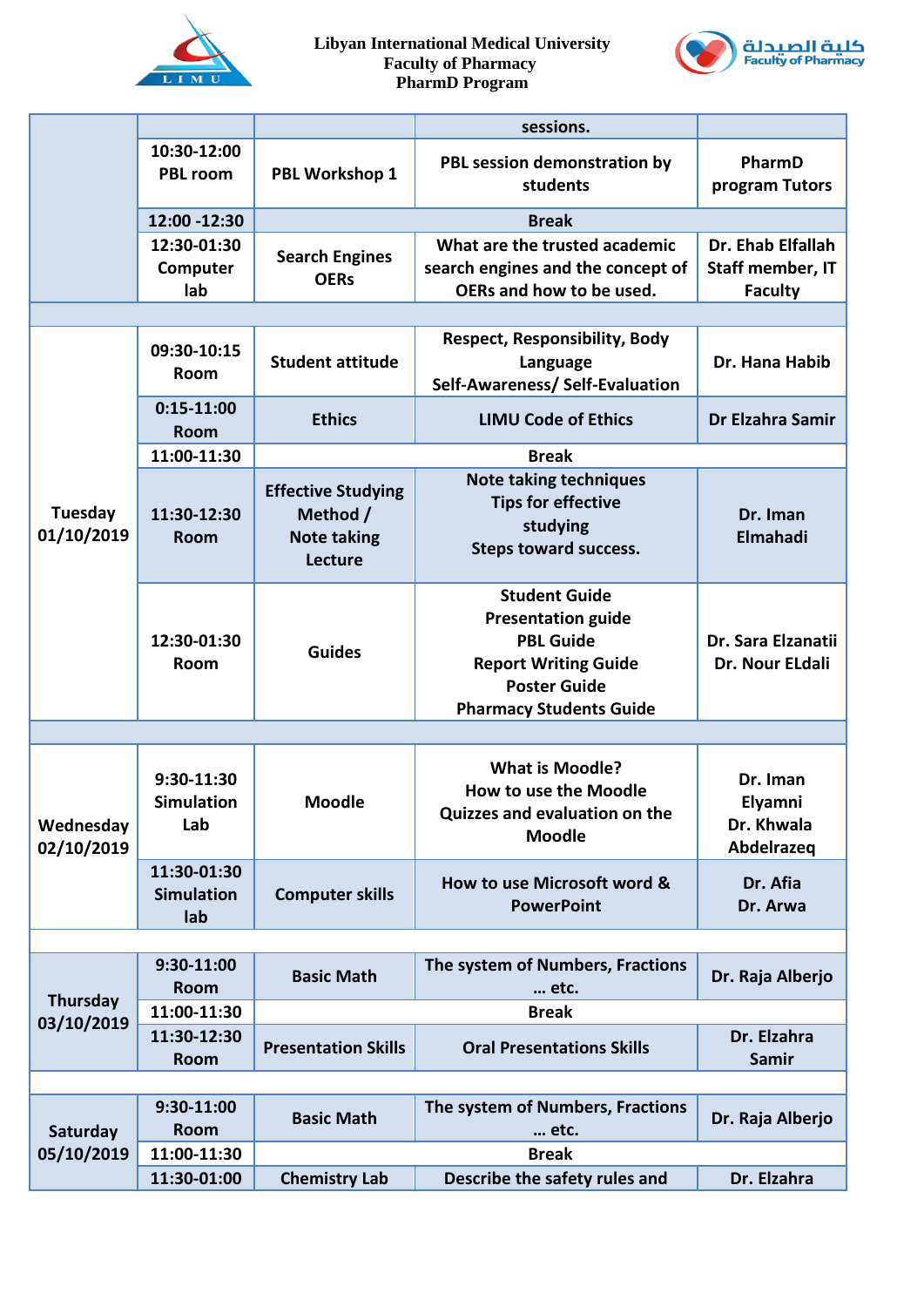



|                              |                                  |                                                                                             | procedures used in the lab.                                                                                                                                                                                                                                                                                                                                                                                       | Samir<br>Dr. Khwala<br>Dr. lab tech.                                                |
|------------------------------|----------------------------------|---------------------------------------------------------------------------------------------|-------------------------------------------------------------------------------------------------------------------------------------------------------------------------------------------------------------------------------------------------------------------------------------------------------------------------------------------------------------------------------------------------------------------|-------------------------------------------------------------------------------------|
| <b>Sunday</b><br>06/10/2019  | 9:30-11:00<br><b>Room</b>        | <b>Marking Criteria</b>                                                                     | Describe to students the marking<br>criteria, continuous evaluation,<br>and the importance of<br>attendance.                                                                                                                                                                                                                                                                                                      | Dr. Amna<br><b>Bograin</b>                                                          |
|                              | 11:00 -12:00<br>Room             | <b>Action Verbs</b>                                                                         | How to use action verbs for<br>writing the learning objectives                                                                                                                                                                                                                                                                                                                                                    | Dr. moaoia                                                                          |
|                              | 12:00-01:30<br><b>Room</b>       | The ideal Report<br>Referencing                                                             | How to write an ideal report.<br>How to reference your writing                                                                                                                                                                                                                                                                                                                                                    | Dr. Elzahra<br><b>Samir</b>                                                         |
|                              |                                  |                                                                                             |                                                                                                                                                                                                                                                                                                                                                                                                                   |                                                                                     |
| <b>Monday</b><br>07/10/2019  | 09:30 -10:30<br>Room             | <b>PBL Evaluation</b>                                                                       | How to evaluate PBL session and<br>rules of peer evaluation                                                                                                                                                                                                                                                                                                                                                       | Dr. Amna<br><b>Bograin</b>                                                          |
|                              | 10:30-12:30<br><b>PBL</b>        | <b>PBL Workshop 2</b>                                                                       | PBL session demonstration by<br>students                                                                                                                                                                                                                                                                                                                                                                          | PharmD<br>program Tutors                                                            |
|                              |                                  |                                                                                             |                                                                                                                                                                                                                                                                                                                                                                                                                   |                                                                                     |
| <b>Tuesday</b><br>08/10/2019 | 9:30-10:30<br><b>Room</b>        | Introduction of<br><b>First year Plan</b>                                                   | Students will be introduced to the<br>first year blocks plan regarding<br>number of blocks, disciplines and<br>activities.                                                                                                                                                                                                                                                                                        | Dr. Elzahra<br><b>Samir</b>                                                         |
|                              | 10:30-12:00<br>Room              | <b>Evaluation of</b><br><b>Orientation</b><br>Program                                       | A questionnaire/ Oral evaluation<br>and<br>suggestions/Open discussion                                                                                                                                                                                                                                                                                                                                            | Miss. Samah<br><b>Eltayeb</b>                                                       |
|                              | 12:00 -12:30<br><b>Main Hall</b> | <b>Pharmacists-</b><br><b>Students' Meeting</b>                                             | <b>Students meet pharmacists from</b><br>community to share the<br>experience they had when they<br>were students and after they<br>started practicing Pharmacy.                                                                                                                                                                                                                                                  | <b>Dr Ahmed</b><br>Elmahdawi                                                        |
|                              | 12:30-01:30<br><b>Main Hall</b>  | <b>White coat</b><br>Ceremony (1st,<br>$2nd$ , 3rd & 4th<br><b>Year PharmD</b><br>Students) | 1. White Coat lecture:" Students<br>will have a lecture about<br>"Ethics and responsibilities of<br>the Clinical Pharmacist".<br>2. Robing Ceremony: "Students<br>wear their white coats.<br>3. Professional Commitment:<br>One of the faculty's senior<br>staff, read an affirmation of<br>"Professional Commitment".<br>4. Old and new students<br>meeting.<br><b>Celebrate the success of Top</b><br>students. | <b>Faculty Council</b><br><b>Faculty Staff</b><br><b>Students</b><br><b>Parents</b> |